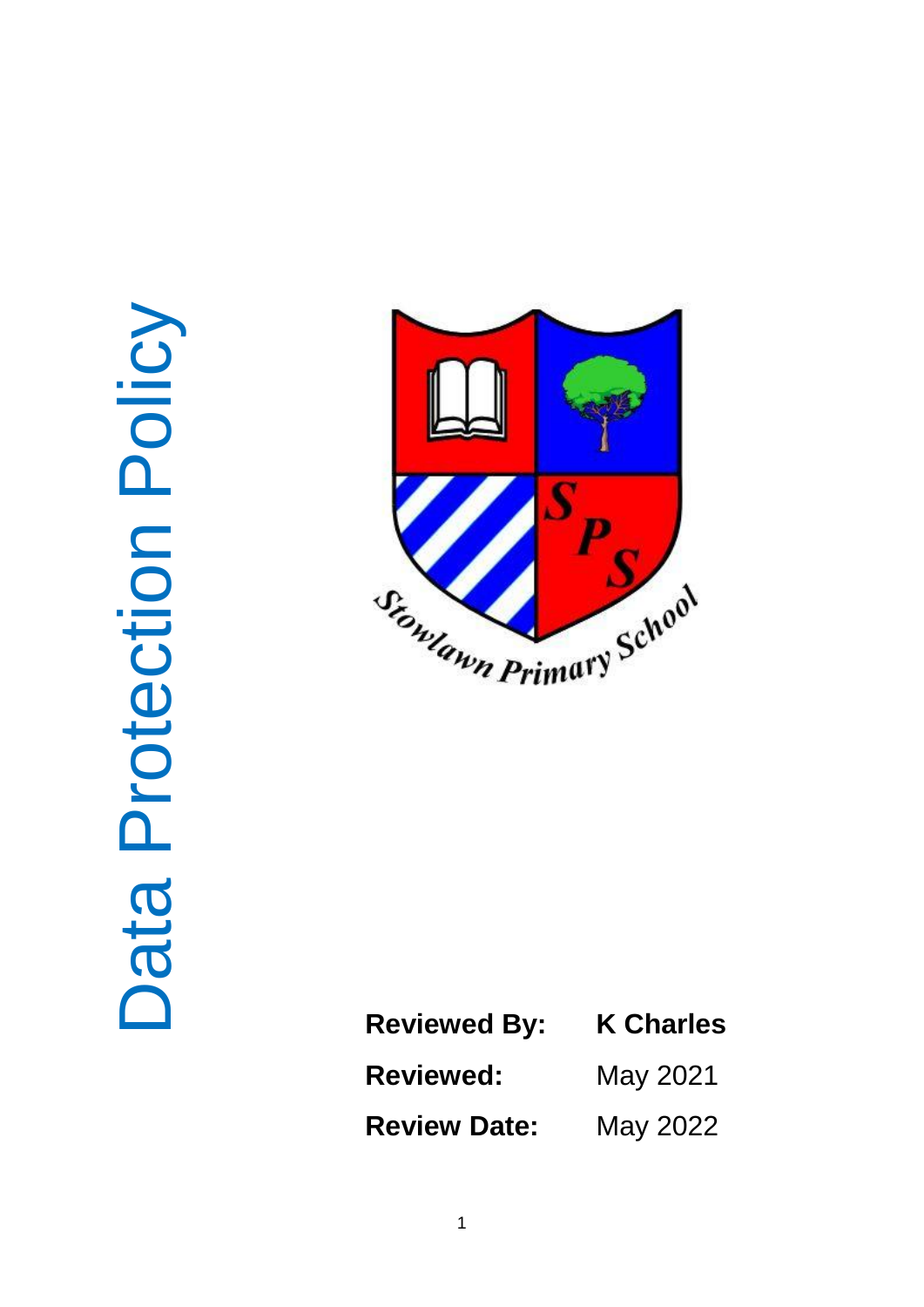# **CONTENTS**

| 1              |                                                                 |
|----------------|-----------------------------------------------------------------|
| 2              |                                                                 |
| 3              |                                                                 |
| 4              |                                                                 |
| 5              |                                                                 |
| 6              |                                                                 |
| $\overline{7}$ |                                                                 |
| 8              |                                                                 |
| 9              |                                                                 |
| 10             | Processing Securely And In Line With Rights Of Data Subjects  5 |
| 11             |                                                                 |
| 12             |                                                                 |
| 13             |                                                                 |
| 14             |                                                                 |
| 15             |                                                                 |
| 16             |                                                                 |
| 17             | Transferring Personal Data To A Country Outside The EEA 11      |
| 18             |                                                                 |
| 19             |                                                                 |
| 20             |                                                                 |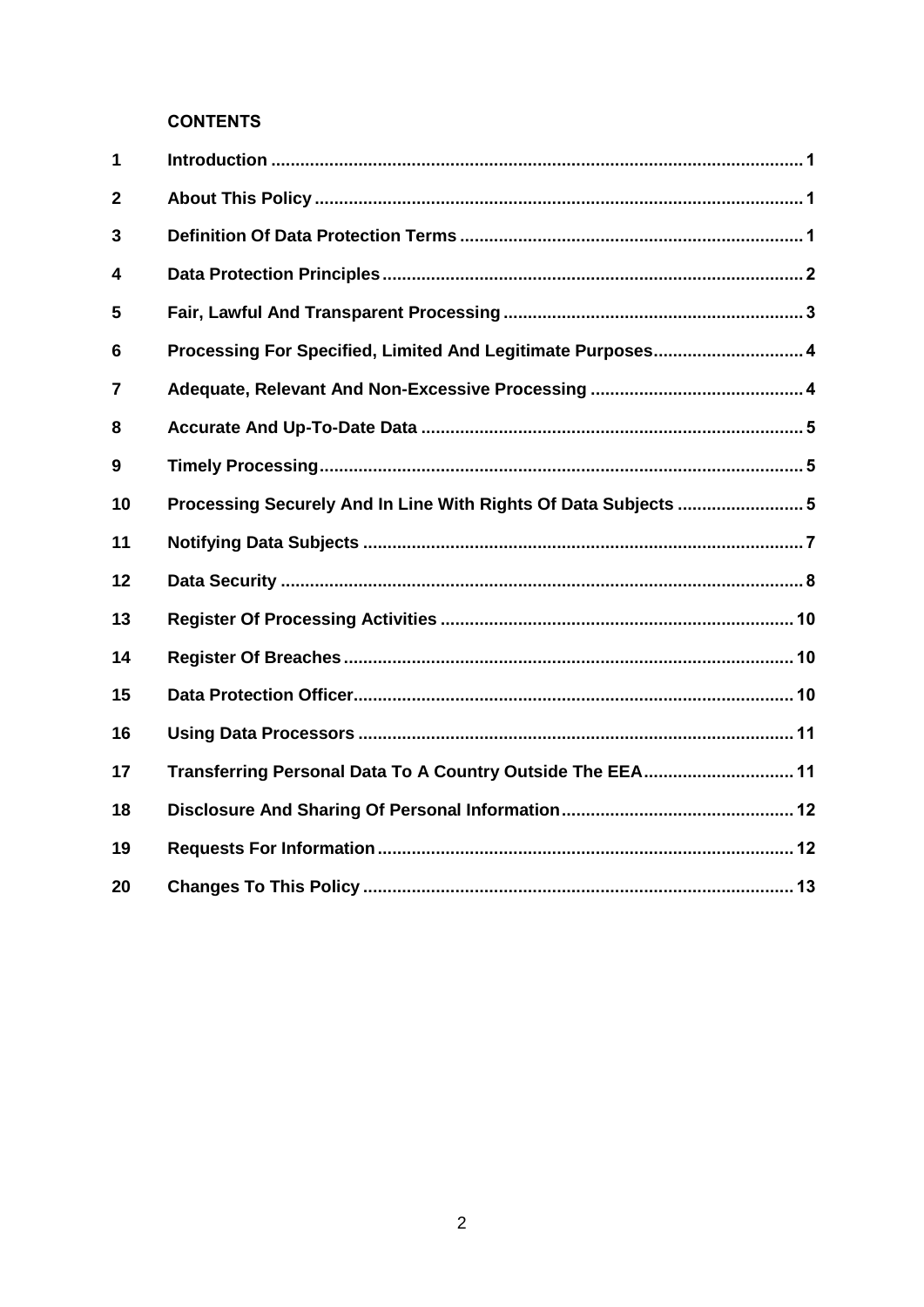# <span id="page-2-0"></span>1 **INTRODUCTION**

- 1.1 Stowlawn Primary School collects and uses personal information about staff, pupils, parents and other individuals who come into contact with the school. This information is gathered in order to enable the school to provide education and other associated functions. In addition, there may be a legal requirement to collect and use information to ensure that the school complies with its statutory responsibilities.
- 1.2 School staff are obliged to comply with this Policy when processing Personal Data on the school's behalf. Any breach of this Policy by school staff may result in disciplinary or other action.

# <span id="page-2-1"></span>2 **ABOUT THIS POLICY**

- 2.1 The school holds Personal Data about current, past and prospective pupils, parents, employees and others with whom the school communicates. Personal Data may be recorded on paper, stored electronically, visual media or other formats.
- 2.2 This Policy and other documents referred to in it set out the basis on which the school will process any Personal Data it collects from individuals, whether those data are provided to us by individuals or obtained from other sources. It sets out the rules on Data Protection and the legal conditions that must be satisfied when we obtain, handle, process, transfer and store Personal Data.
- 2.3 This Policy does not form part of any employee's contract of employment and may be amended at any time.
	- The Data Protection Officer is responsible for supporting the school with compliance with the Relevant Data Protection Laws and with this Policy. That post is held by Services4Schools Ltd. Any questions about the operation of this Policy or any concerns that the Policy has not been followed should be referred in the first instance to the Data Protection Officer. The Data Protection Officer can be contacted at [DPO@stowlawnPrimary.co.uk](mailto:Stowlawnprimary.GroupEmail@wovlerhampton.gov.uk)

## <span id="page-2-2"></span>3 **DEFINITION OF DATA PROTECTION TERMS**

- 3.1 In this Policy, the functions of the school are the provision of education and any pastoral, business, administrative, community or similar activities associated with that provision. References to the school 'carrying out its functions' or similar are references to these activities.
- 3.2 References to 'we' are references to the school.
- 3.3 **Data Subjects** means identified or identifiable natural (living) persons whose Personal Data the school holds. These may be pupils, parents/carers, staff, governors, visitors etc. This Policy also refers to Data Subjects as 'individuals.'
- 3.4 **Data Controllers** are the people who, or organisations which, determine the purposes for which any Personal Data are processed, including the means of the processing. The school is the Data Controller of all Personal Data used for carrying out its functions.
- 3.5 **School Staff** are, for the purposes of this Policy, those of our employees whose work involves processing Personal Data. School staff must protect the data they handle in accordance with this Policy and any applicable data security procedures at all times.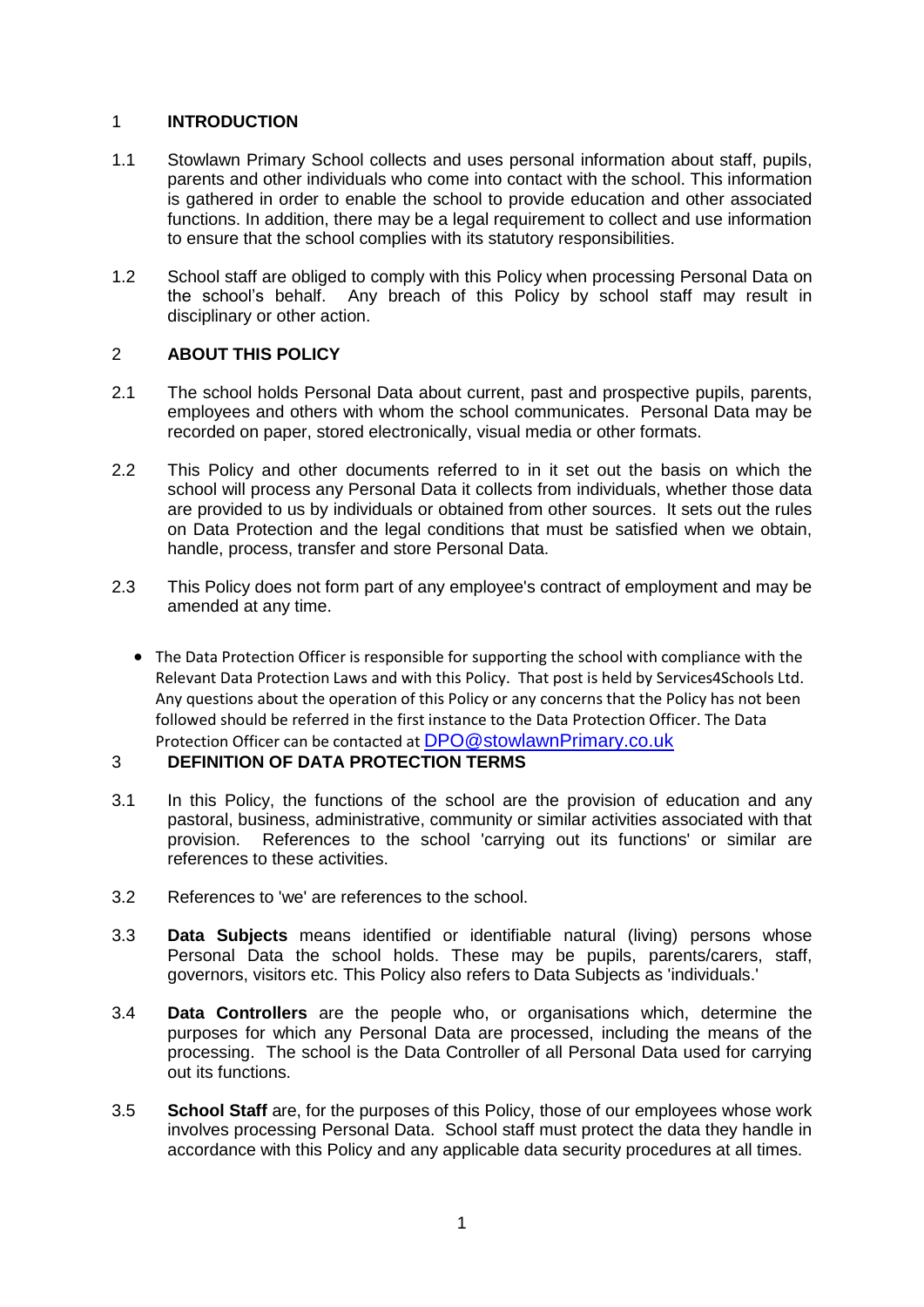- 3.6 **Data Processors** include any person or organisation, who is not a member of school staff, which processes Personal Data on the school's behalf, including any external suppliers that handle Personal Data on the school's behalf.
- 3.7 **Privacy Notices** are documents explaining to Data Subjects how their data will be used by the school.
- 3.8 **Personal Data** means any information relating to an identified or identifiable natural (living) person; an identifiable natural person is one who can be identified, directly or indirectly, in particular by reference to an identifier such as a name, an identification number, location data, an online identifier or to one or more factors specific to the physical, physiological, genetic, mental, economic, cultural or social identity of that natural person.
- 3.9 **Personal Data Breach** means the accidental or unlawful destruction, loss, alteration, unauthorised disclosure of, or access to, Personal Data the school is responsible for.
- 3.10 **Pseudonymisation** means the processing of Personal Data so that it can no longer be attributed to a specific person without the use of additional information. This additional information (or key) must be kept separately and is subject to measures to ensure that the identity of the Data Subject remains protected.
- 3.11 **Relevant Data Protection Law** means the Data Protection Act 2018, the General Data Protection Regulation ((EU) 2016/679), the Privacy and Electronic Communications (EC Directive) Regulations 2003 (SI 2003/2426) and all applicable laws and regulations relating to the processing of Personal Data and privacy as amended, re-enacted, replaced or superseded from time to time and where applicable the guidance and codes of practice issued by the United Kingdom's Information Commissioner.
- 3.12 **Special Categories of Personal Data** (formerly known as 'sensitive Personal Data') include information about a person's racial or ethnic origin, political opinions, religious or similar beliefs, trade union membership, physical or mental health or condition, sexual life and genetic or biological traits. Special Categories of Personal Data can only be processed under strict conditions.

## <span id="page-3-0"></span>4 **DATA PROTECTION PRINCIPLES**

- 4.1 Anyone processing Personal Data for, or on behalf of, the school must comply with the principles of good practice contained in Relevant Data Protection Law. These principles state that Personal Data must be:
	- 4.1.1 processed fairly, lawfully and transparently;
	- 4.1.2 processed for specified, limited and legitimate purposes and in an appropriate way;
	- 4.1.3 adequate, relevant and not excessive for the purposes for which they are processed;
	- 4.1.4 accurate and, where necessary, kept up to date;
	- 4.1.5 not kept longer than necessary for the intended purpose of processing; and
	- 4.1.6 processed in a manner that ensures appropriate security of the Personal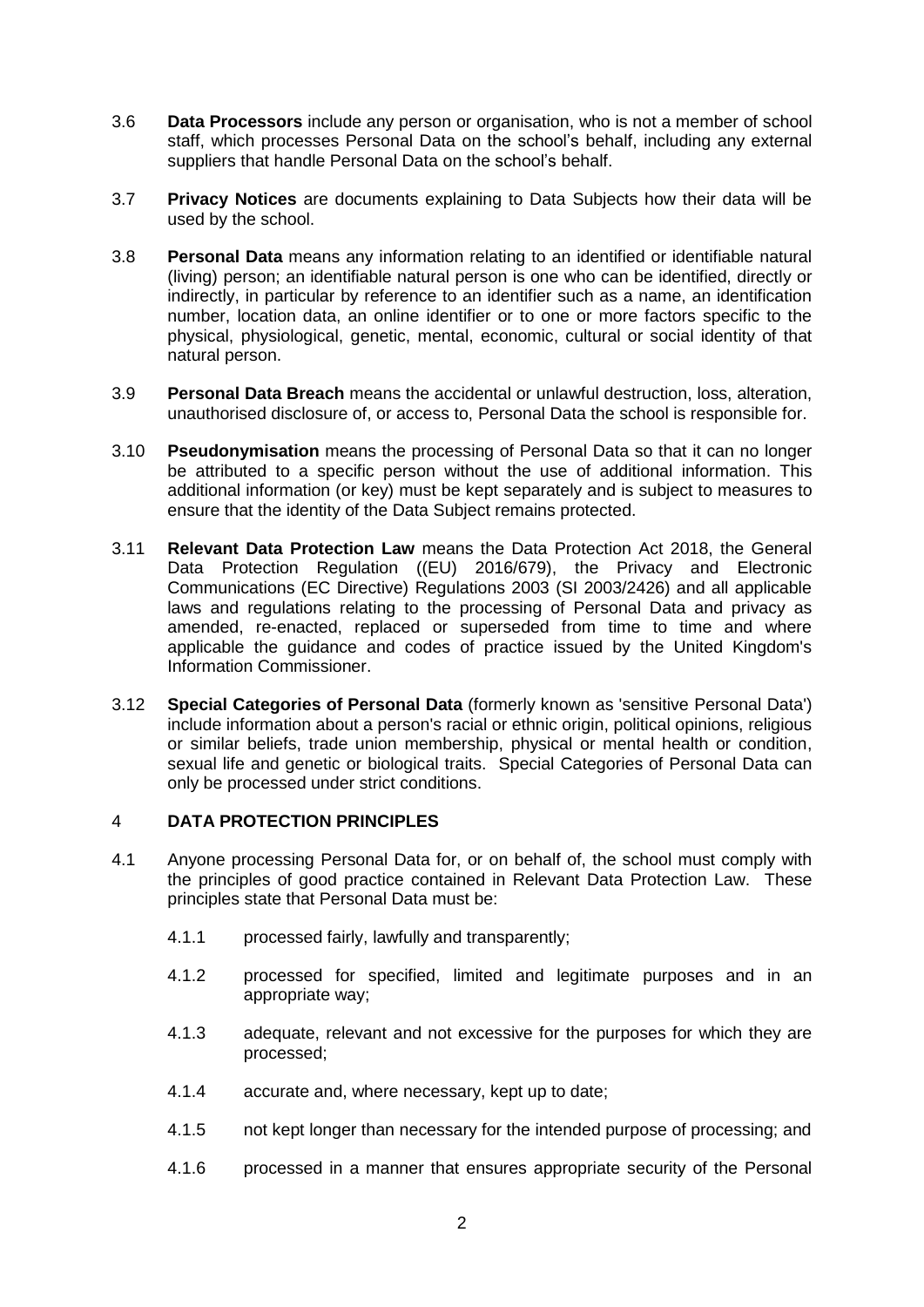Data, including protection against unauthorised or unlawful processing and against accidental loss, destruction or damage, using appropriate technical or organisational measures.

The school will keep a record of all Data Processing activities and must be able to demonstrate its compliance with these principles and with the wider requirements of Relevant Data Protection Law.

### <span id="page-4-0"></span>5 **FAIR, LAWFUL AND TRANSPARENT PROCESSING**

- 5.1 For Personal Data to be processed lawfully, they must be processed on the basis of one of the legal grounds set out in Relevant Data Protection Law. These include, but are not limited to:
	- 5.1.1 the individual's explicit consent to the processing for one or more specified purposes;
	- 5.1.2 that the processing is necessary for the performance of a contract with the individual or for the compliance with a legal obligation to which the school is subject;
	- 5.1.3 that the processing is in the public interest; or
	- 5.1.4 that the processing is in the legitimate interest of the school or relevant third parties to which the data are disclosed, so long as this is balanced with the rights and freedoms of the individual.
- 5.2 Where a change to a process, or introduction of a new process involving the use of large volumes of Data Processing, that is likely to pose a high risk to individuals' rights, the school will carry out an appropriate Privacy Impact Assessment.
- 5.3 *Special Categories of Personal Data*
- 5.4 When Special Categories of Personal Data are being processed, the individual's explicit consent to processing of those data must be obtained unless the processing:
	- 5.4.1 is necessary for the purposes of carrying out the obligations and exercising specific rights of the school or of the individual in the field of employment and social security and social protection law;
	- 5.4.2 is necessary for the assessment of the working capacity of an individual where the individual is an employee or for the provision of health or social care;
	- 5.4.3 relates to Personal Data which are manifestly made public by the individual;
	- 5.4.4 is necessary for reasons of substantial public interest; or
	- 5.4.5 is necessary to protect the vital interests of the individual.
- 5.5 Processing of data relating to Criminal Convictions and Offences can only take place under control of an official authority, such as instructions from the police or an order of the court, or where UK or EU law states that processing must take place.
	- 5.5.1 This is undertaken as part of the pre-employment check process (DBS) for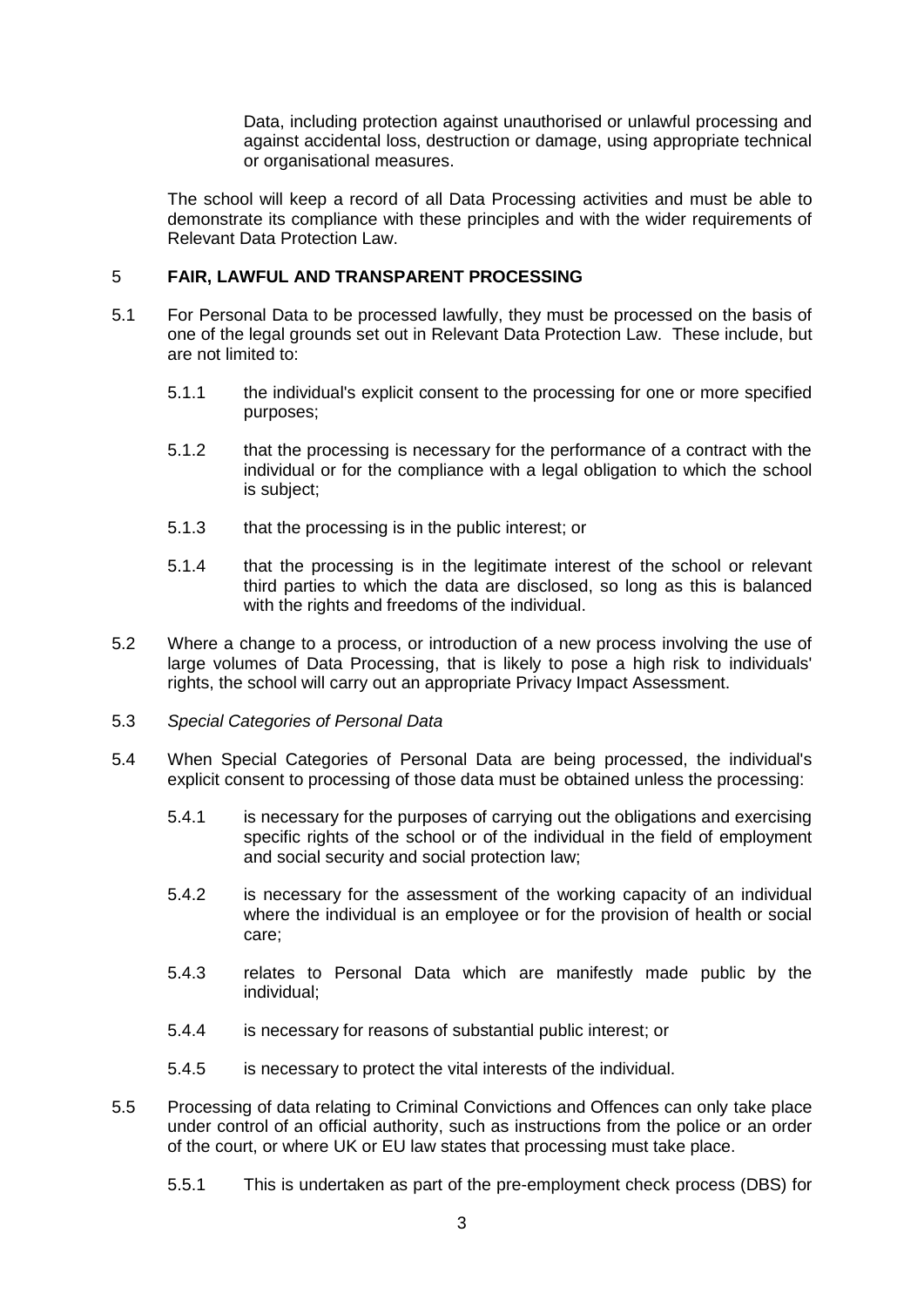all staff employed by the school, or where it is necessary to perform such a check as required by safeguarding regulation.

#### 5.6 *Consent of adults and organisations*

- 5.7 Where an individual gives consent to Data Processing, that consent must be freely given, specific, informed and unambiguous and should be either in the form of a statement (whether or not prepared by the school) or a positive action demonstrating consent. Any requests that the school makes for consent must be in clear language.
- 5.8 An individual has the right to withdraw consent at any time and will be informed of this right and how to exercise it when the school requests consent.
- 5.9 *Consent of children and young people*
- 5.10 Parental consent to Data Processing must be obtained for pupils or other children younger than 13 years of age.

### <span id="page-5-0"></span>6 **PROCESSING FOR SPECIFIED, LIMITED AND LEGITIMATE PURPOSES**

- 6.1 In the course of carrying out its functions, the school may collect and process the Personal Data set out in its data asset register. This may include data we receive directly from an individual (for example, by completing forms or by corresponding with us by post, phone, email or otherwise) and data we receive from other sources (including, for example, parents/carers, other schools, the local authority or other public bodies, recruitment agencies or service providers, professional advisers and others).
- 6.2 The school will only process Personal Data for the specific purposes set out in the school's Information Asset Register or for any other purposes specifically permitted by Relevant Data Protection Law. We will explain those purposes to the Data Subject.
- 6.3 CCTV is used by the school to support the prevention and detection of crime and to support pupil behaviour policies.
- 6.4 Where the use of CCTV includes the recording of images of identifiable individuals, the school will comply with the Data Processing principles within this Policy.
- 6.5 The use of CCTV is to ensure the school site is secure. The school will adhere to the ICO's code of practice for the use of CCTV. All pupils, staff and visitors will be notified that CCTV is in operation via signage.
- 6.6 The school will ensure that all CCTV footage will be kept for up to 30 calendar days for security purposes before being deleted, unless subject to a criminal or internal investigation.
- 6.7 Any enquiries about CCTV systems across the school should be directed to the headteacher.

### <span id="page-5-1"></span>7 **ADEQUATE, RELEVANT AND NON-EXCESSIVE PROCESSING**

- 7.1 We will only collect Personal Data to the extent that it is required for the specific purpose notified to the individual;
- 7.2 If a member of staff has any doubt as to whether any processing exceeds the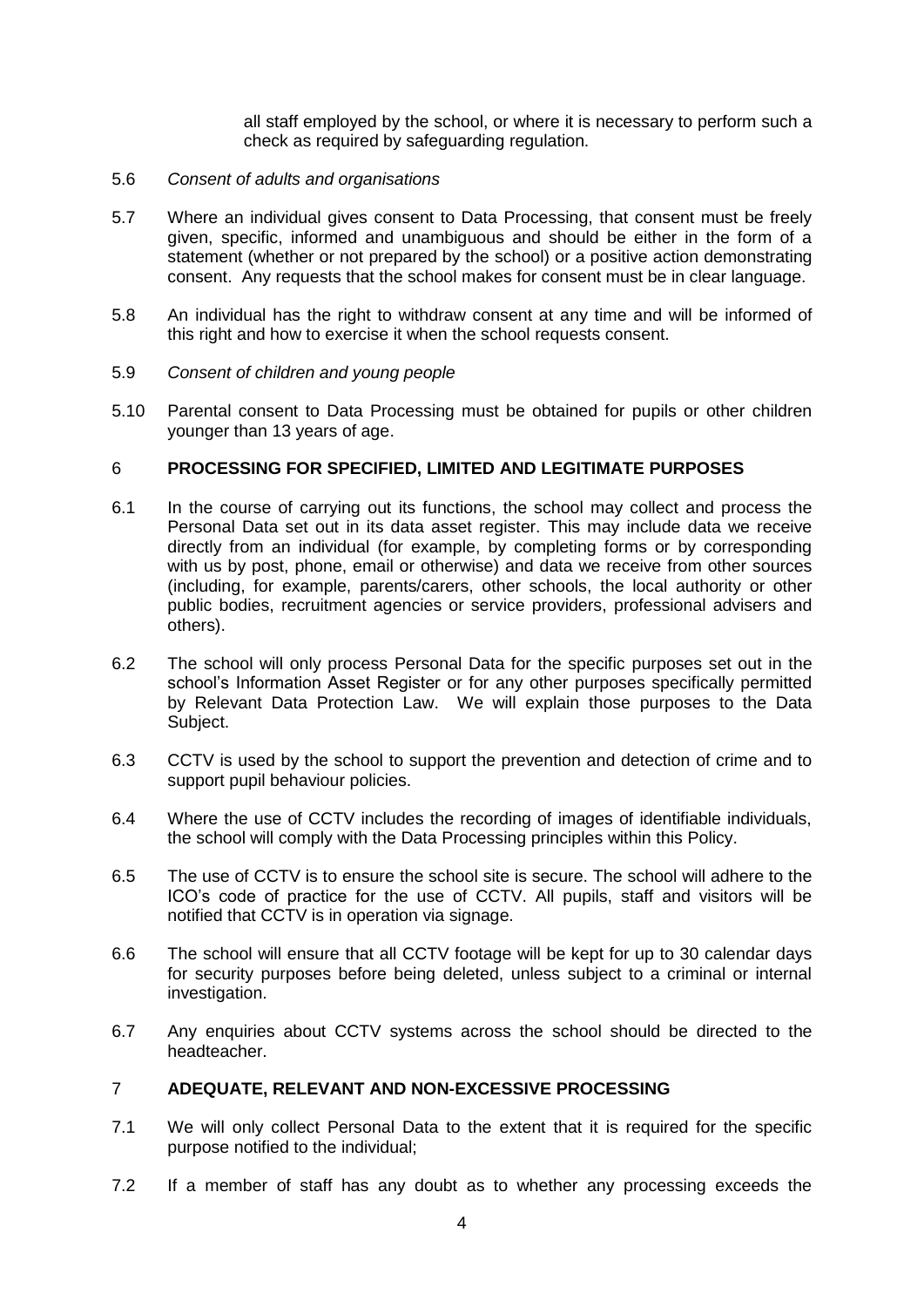purposes for which that data was originally collected, he or she should notify the Data Protection Officer.

# <span id="page-6-0"></span>8 **ACCURATE AND UP-TO-DATE DATA**

- 8.1 We will ensure that Personal Data we hold are accurate and kept up to date. We will check the accuracy of any Personal Data at the point of collection and at regular intervals afterwards. We will take all reasonable steps to destroy or amend inaccurate or out-of-date data.
- 8.2 It is the responsibility of staff to ensure that Personal Data is accurate and kept up to date. All staff must as a minimum check that any Personal Data that they provide to the school in connection with their employment is accurate and up to date. They must also inform the school of any changes to their Personal Data that they have provided, e.g. change of address, either at the time of appointment or subsequently.

#### <span id="page-6-1"></span>9 **TIMELY PROCESSING**

- 9.1 We will not keep Personal Data longer than is necessary for the purpose or purposes for which they were collected. We will take all reasonable steps to destroy, or erase from our systems, all data which are no longer required. We will be guided by the Information Records Management Society guidance in respect of decision making concerning the retention of Personal Data (Schools Toolkit 2016).
- 9.2 If a member of staff has any doubt as to whether any Personal Data has been or will be kept longer than is necessary for the purpose or purposes for which they were collected, he or she should notify the Data Protection Officer.

#### <span id="page-6-2"></span>10 **PROCESSING SECURELY AND IN LINE WITH RIGHTS OF DATA SUBJECTS**

- <span id="page-6-4"></span>10.1 We are committed to upholding the rights of individuals to access Personal Data the school holds on them.
- <span id="page-6-5"></span><span id="page-6-3"></span>10.2 We will process all Personal Data in line with individuals' rights, in particular their rights to:
	- 10.2.1 be informed, in a manner which is concise, transparent, intelligible and easily accessible and written in clear and plain language, of the purpose, use, recipients and other processing issues relating to data;
	- 10.2.2 receive confirmation as to whether your Personal Data is being processed by us;
	- 10.2.3 access your Personal Data which we are processing only by formal written request. We may charge you for exercising this right if we are allowed to do so by Relevant Data Protection Law. School employees who receive a written request should forward it to their line managers and the Data Protection Officer immediately;
	- 10.2.4 have data amended or deleted under certain circumstances where data is inaccurate or to have data completed where data is incomplete by providing a supplementary statement to the school (see also Paragraph [8\)](#page-6-0);
	- 10.2.5 restrict processing of data if one of the following circumstances applies: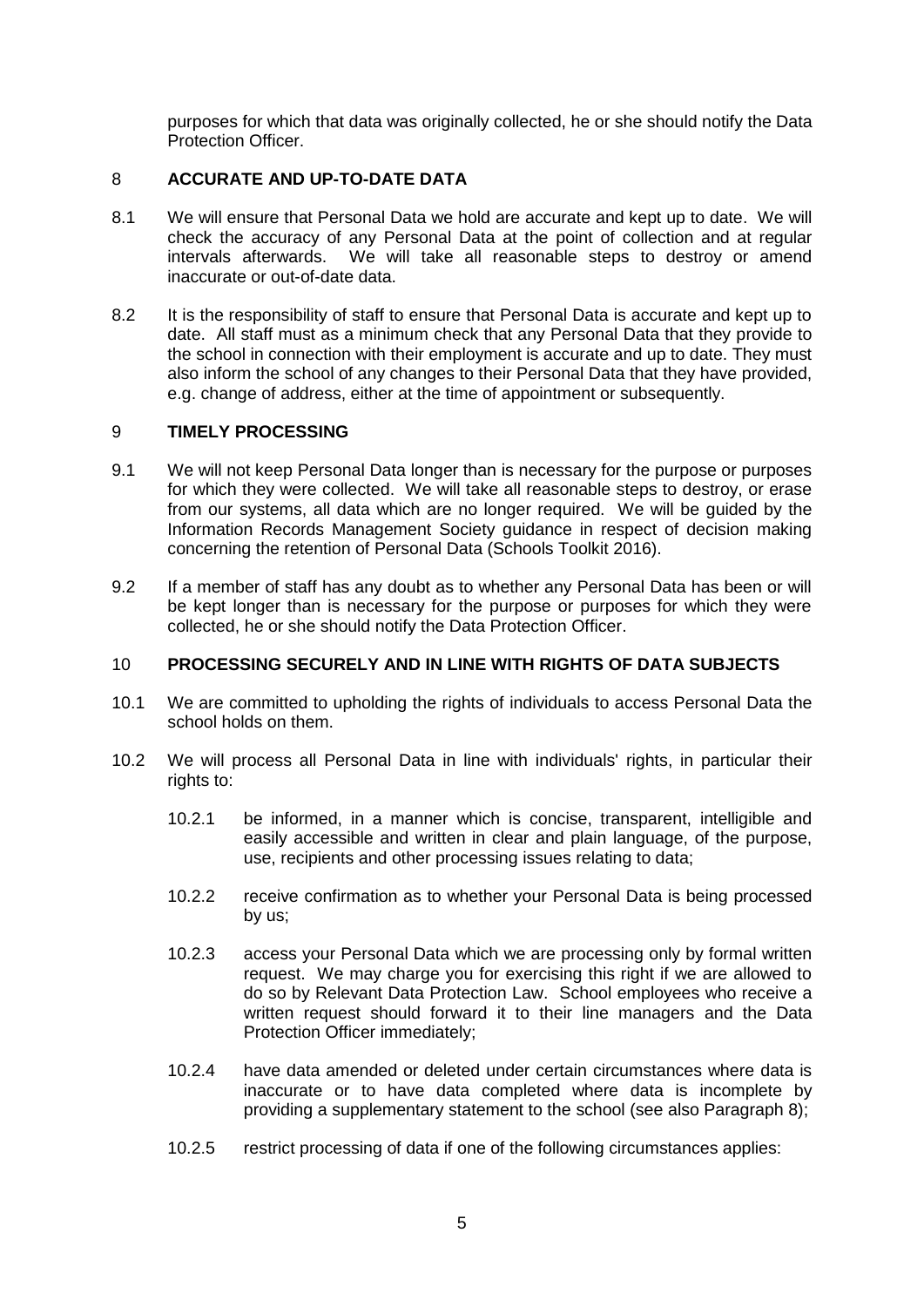a) the accuracy of the Personal Data is contested by the Data Subject, for a period enabling the controller to verify the accuracy of the Personal Data;

b) the processing is unlawful and the Data Subject opposes the erasure of the Personal Data and requests the restriction of their use instead;

c) the controller no longer needs the Personal Data for the purposes of the processing, but they are required by the Data Subject for the establishment, exercise or defence of legal claims;

d) the Data Subject has objected to processing pending the verification whether the legitimate grounds of the controller override those of the Data Subject.

- 10.2.6 Where processing has been restricted, as above, such Personal Data shall, with the exception of storage, only be processed with the Data Subject's consent or for the establishment, exercise or defence of legal claims or for the protection of the rights of another natural or legal person or for reasons of important public interest and the Data Subject shall be informed.
- 10.2.7 where processing is restricted under one of the grounds in Paragraph [10.2.5,](#page-6-3) the data shall only be processed with the individual's consent or in relation to the establishment, exercise or defence of legal claims or for the protection of the rights of another natural or legal person or for reasons of important public interest of the European Union or the United Kingdom;
- 10.2.8 an individual who has obtained restriction of processing under Paragraph [10.2.5](#page-6-3) shall be informed by the school before the restriction of processing is lifted;
- 10.2.9 receive data concerning the individual, which he or she has provided to the school and is processed by automated means, in a structured, commonly used and machine-readable format and to transmit those data to another controller without hindrance from the school;
- 10.2.10 object to Data Processing on grounds relating to his or her particular situation unless the school demonstrates compelling legitimate grounds for processing which overrides the interests, rights and freedoms of the individual or for to the establishment, exercise or defence of legal claims; and
- 10.2.11 not to be subject to a decision based solely on automated decision-making and profiling which produces legal effects concerning him or her or similarly significantly affects him or her unless the decision is based on the individual's explicit consent.
- 10.3 It is the responsibility of all staff to ensure that any request by an individual under Paragraph [10.1](#page-6-4) is brought to the attention of the Data Protection Officer without undue delay.
- 10.4 The school may refuse a request by an individual wishing to exercise one of the above rights in accordance with Relevant Data Protection Law.
- 10.5 The school shall provide information on action taken on a request under Paragraph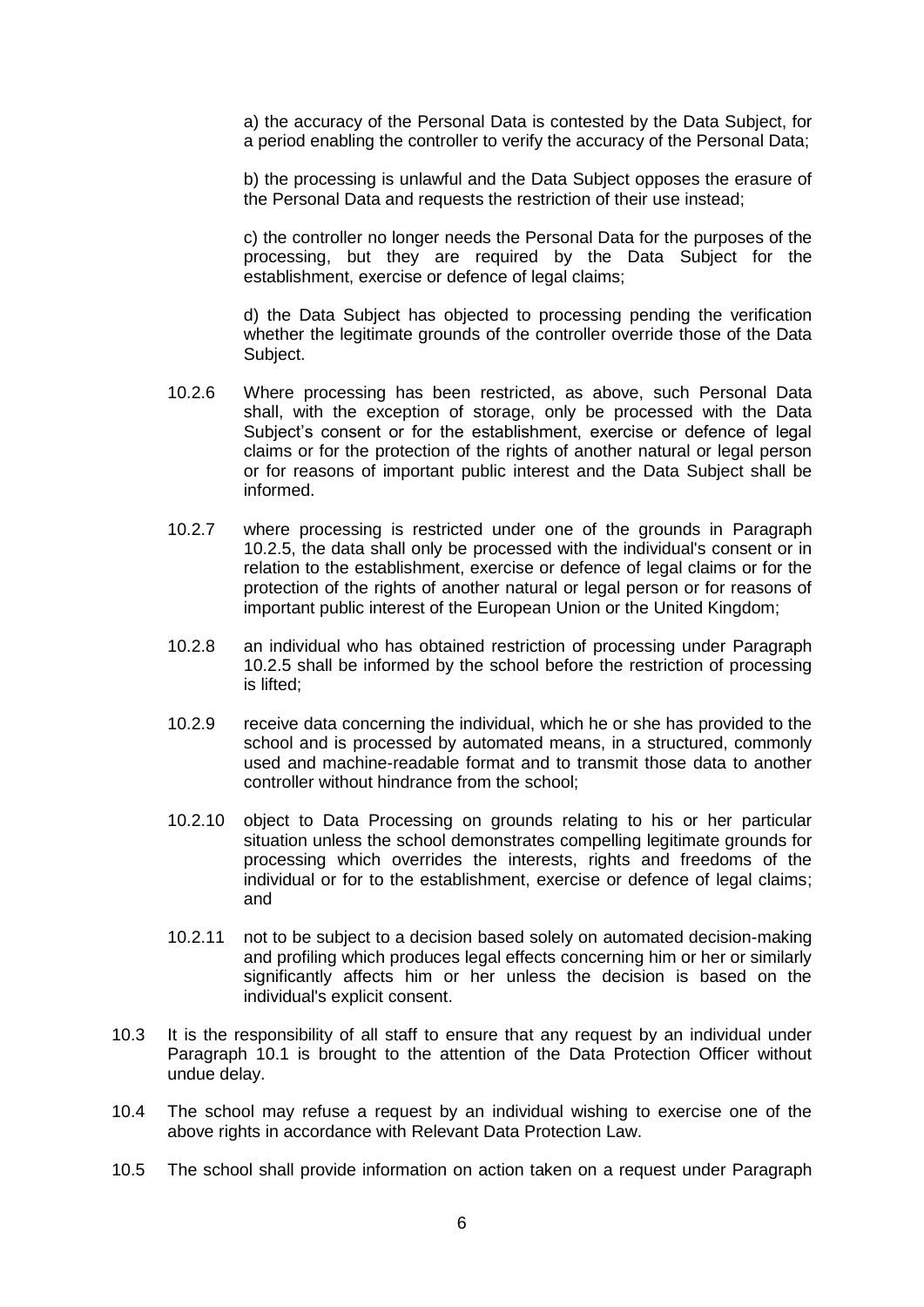[10.1](#page-6-4) to the individual within one month of receipt of the request unless the school deems it necessary to extend this period by two further months where the request is complex and informs the individual of such extension with reasons within one month of receipt of the request.

- 10.6 If a request under Paragraph [10.2](#page-6-5) is unfounded or excessive, the school may charge a reasonable fee for providing the information or refuse the request.
- 10.7 When receiving telephone enquiries, we will only disclose Personal Data we hold on our systems if the following conditions are met:
	- 10.7.1 We will check the caller's identity to make sure that information is only given to a person who is entitled to it.
	- 10.7.2 We will suggest that the caller put his or her request in writing if we are not sure about the caller's identity and where their identity cannot be checked.
- 10.8 Our employees will refer a request to the Headteacher and the Data Protection Officer. Employees should not be bullied into disclosing personal information.

#### <span id="page-8-0"></span>11 **NOTIFYING DATA SUBJECTS**

- <span id="page-8-1"></span>11.1 If we collect Personal Data directly from individuals, we will at the time of collection inform them about the processing including:
	- 11.1.1 the identity and contact details for the school and its Data Protection Officer;
	- 11.1.2 the purpose or purposes for which we intend to process those Personal Data;
	- 11.1.3 the types of third parties, if any, with which we will share or to which we will disclose those Personal Data; and
	- 11.1.4 the means, if any, by which individuals can limit our use and sharing of their Personal Data.
- 11.2 If we receive Personal Data from a source other than the individual we will, except in certain circumstances, provide the individual with the information in Paragraph [11.1](#page-8-1) above at the following times:
	- 11.2.1 within one month of receiving the Personal Data;
	- 11.2.2 if the Personal Data are to be used for communication with the individual, at the time of the first communication to the individual;
	- 11.2.3 if a disclosure to another recipient is envisaged by us, at the time of the disclosure to that recipient.
- 11.3 A notification in the form of a Privacy Notice will be in writing or via a link to our website, unless the individual requests an oral notification.
- 11.4 We will also inform individuals whose Personal Data we process that the school is the Data Controller with regard to those data and who the Data Protection Officer is.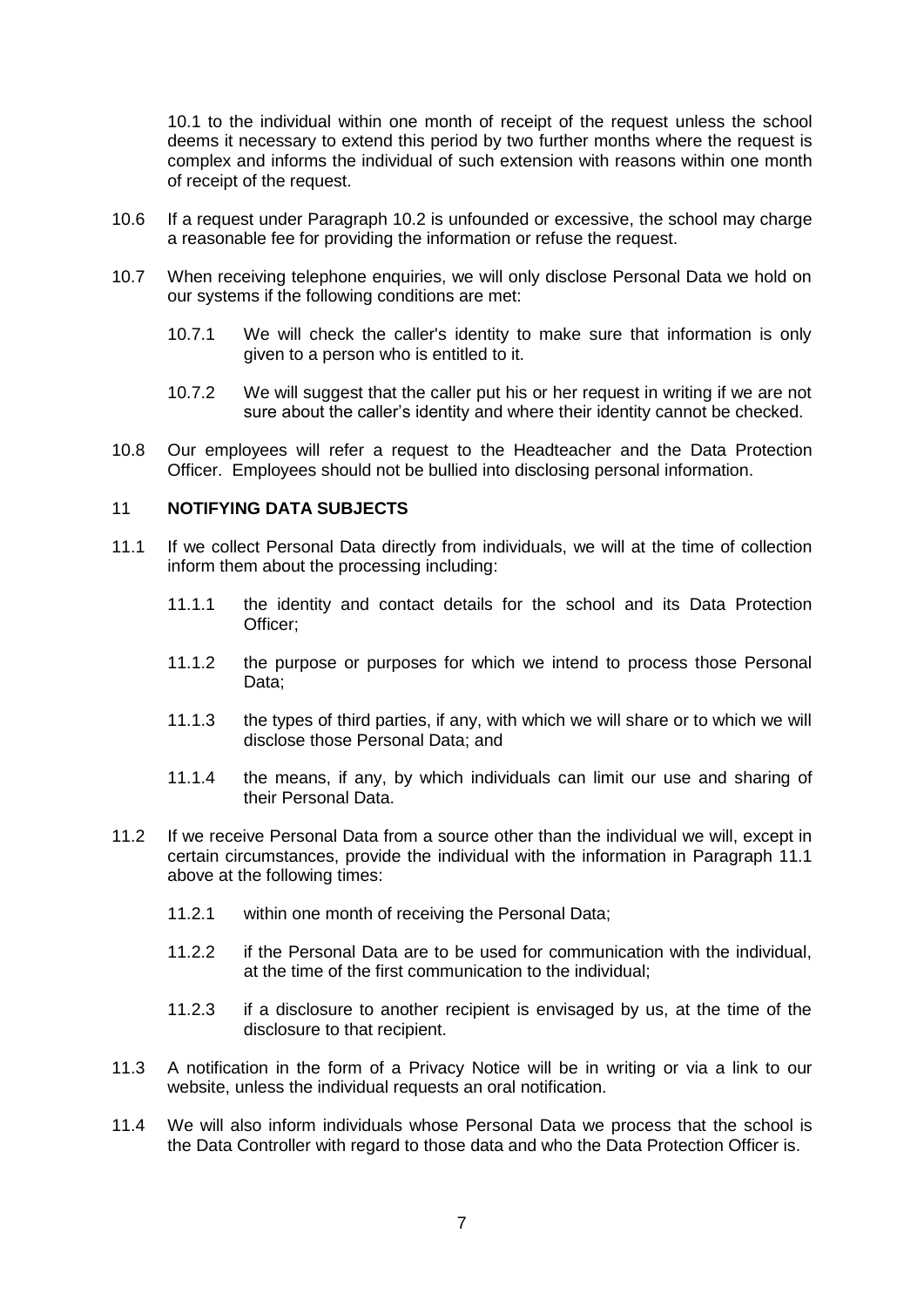### <span id="page-9-0"></span>12 **DATA SECURITY**

- <span id="page-9-3"></span>12.1 We will take appropriate security measures against unlawful or unauthorised processing of Personal Data, and against the accidental loss of, or damage to, Personal Data.
- 12.2 We will put in place procedures and technologies to maintain the security of all Personal Data from the point of collection to the point of destruction. Personal Data will only be transferred to a Data Processor if he or she agrees to comply with those procedures and policies, or if he or she puts in place adequate measures.
- 12.3 School staff will be issued with details of their obligations in relation to security of Personal Data.
- 12.4 All school staff must:
	- 12.4.1 assist the school in upholding individuals' Data Protection rights;
	- 12.4.2 only act in accordance with the school's instructions and authorisation;
	- 12.4.3 notify the Data Protection Officer immediately of any Personal Data Breaches, allegations of Personal Data Breaches or suspicions of Personal Data Breaches in accordance with Paragraph [12.5;](#page-9-1)
	- 12.4.4 comply at all times with the terms of any agreements with the school and with their responsibilities under Relevant Data Protection Law;
	- 12.4.5 satisfy the school, within a reasonable period following request, of their compliance with the provisions of Paragraph [12.4.4.](#page-9-2)
- <span id="page-9-2"></span><span id="page-9-1"></span>12.5 The school will notify the Information Commissioner's Office of any Personal Data Breaches without undue delay.
- 12.6 We will maintain data security by protecting the confidentiality, integrity and availability of the Personal Data, defined as follows:
	- 12.6.1 **Confidentiality:** only people who are authorised to use the data can access them;
	- 12.6.2 **Integrity:** Personal Data should be accurate and suitable for the purpose for which they are processed;
	- 12.6.3 **Availability:** authorised users should be able to access the data if they need it for authorised purposes. Personal Data should therefore be stored on the school's central computer system instead of on individual computers, tablets or other media.
- 12.7 Security procedures include:
	- 12.7.1 **IT Equipment:** Staff must ensure that have read the ICT Acceptable Use Policy before using school equipment, individual monitors do not show confidential information to passers-by and that they log off from their computers, tablets or other devices when left unattended.
	- 12.7.2 **Building Security and Entry controls:** All visitors are required to sign in using appropriate systems. Any unauthorised person seen on the school's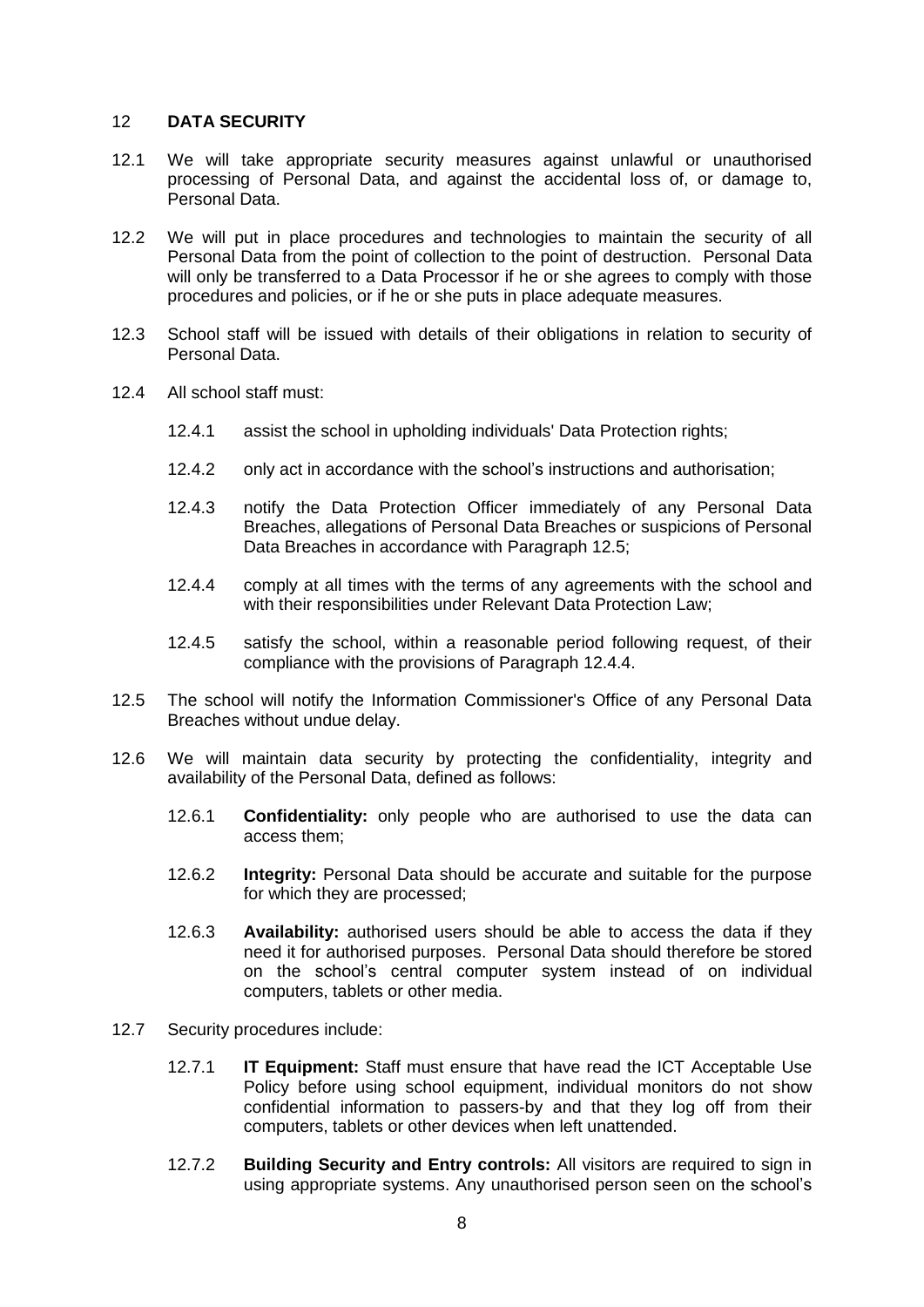premises should be reported.

- 12.7.3 **Secure lockable storage:** Rooms, desks, cupboards and filing cabinets should be kept locked when unattended if they hold confidential information of any kind (personal information is always considered confidential).
- 12.7.4 **Appropriate Sharing and Verbal Disclosure:** When providing personal information verbally, particularly by telephone, it is most important that the individual's identity is verified before any information is disclosed and that conversations occur in a space where information cannot be overheard.
- 12.7.5 **Methods of disposal:** Paper documents containing personal information should be shredded when they are no longer needed. Digital storage devices should be handed into relevant staff at the school to be securely destroyed when they are no longer required.
- 12.7.6 **Personal Data on display:** All Personal Data displayed in the school's buildings will be limited to what is necessary and pseudonymised where appropriate. If Personal Data is displayed externally, then consent should be sought prior to publication.
- 12.7.7 **Electronic Transport/Transfer of Personal Data:** School staff will use only approved methods to transport or transfer data as detailed in the ICT Acceptable Use Policy e.g. One Drive (removable storage devices are not permitted including USB keys, hard drives, SD cards or other removable media).
- 12.7.8 **Photographs and Digital Images:** (including video). We use photographs and digital images for a variety of purposes across the school, these include, but are not limited to:
	- Capturing development and progress in learning
	- School prospectuses and other publications focussed on promoting the school
	- Assemblies and celebration events
	- Sports day
	- School performances
	- Social Media
	- Trips and residential outings
- 12.8 Where images of children or staff are used in public areas or made available online via publication on the school's website, the school will always seek consent before images are published.
- 12.9 The school shall, both at the time of the determination of the means for processing and at the time of the processing itself, implement appropriate technical and organisational measures designed to implement Data Protection principles and to integrate the necessary safeguards into processing activities.
- 12.10 The school shall implement appropriate technical and organisational measures for ensuring that, by default, only Personal Data which are necessary for each specific purpose of the processing are processed.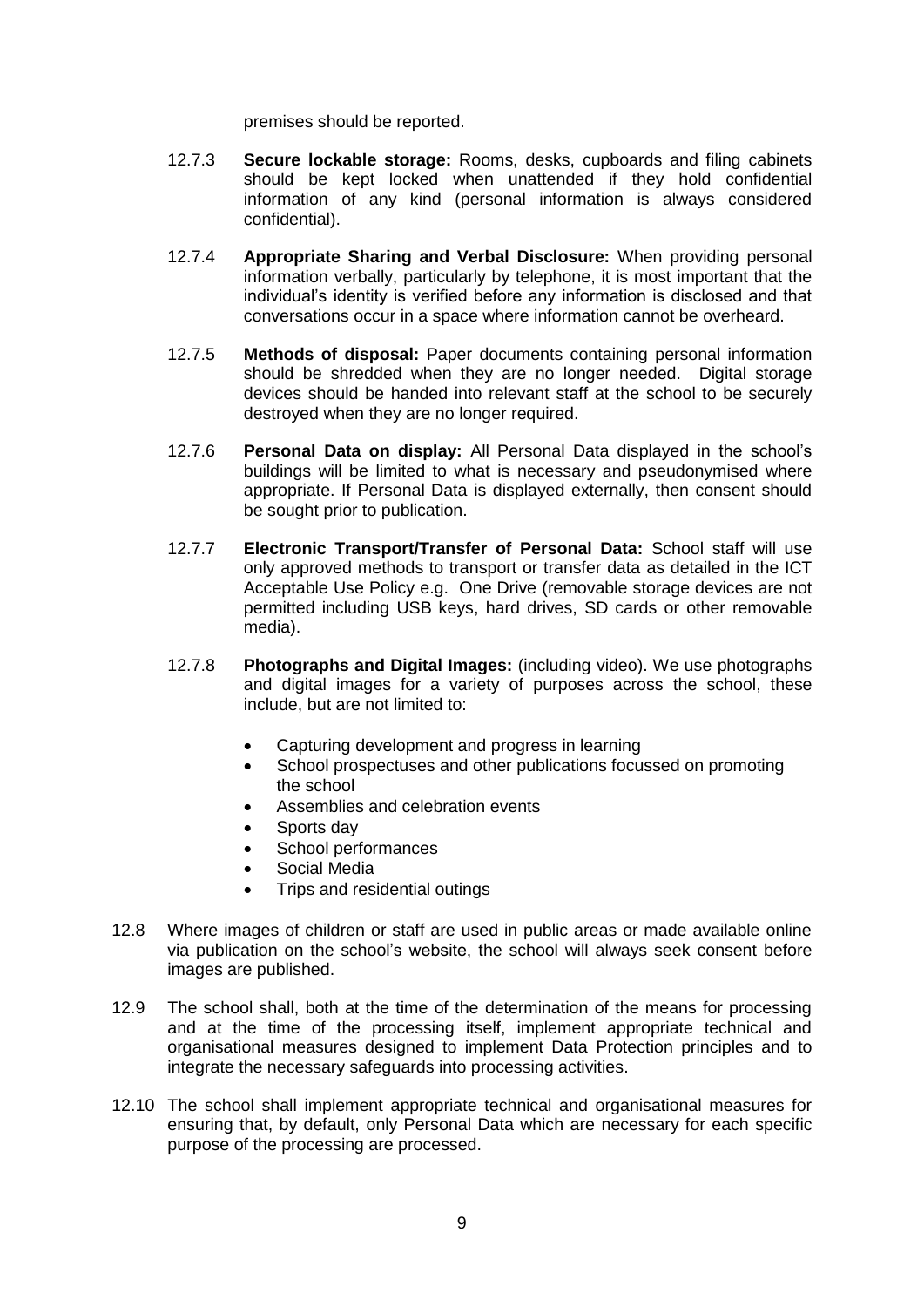## <span id="page-11-0"></span>13 **REGISTER OF PROCESSING ACTIVITIES**

- 13.1 The school must maintain an accurate and up-to-date Information Asset Register of processing activities carried out by the school.
- 13.2 The school must record the following information for each processing activity:
	- 13.2.1 the contact details for the school and its Data Protection Officer;
	- 13.2.2 the purpose or purposes for which the processing activity has occurred;
	- 13.2.3 descriptions of the categories of individuals involved in the processing activity;
	- 13.2.4 descriptions of the categories of Personal Data involved in the processing activity;
	- 13.2.5 descriptions of the categories of recipients of the Personal Data involved in the processing activity;
	- 13.2.6 details of any transfers to third parties, including documentation of the transfer mechanism safeguards in place;
	- 13.2.7 retention schedules;
	- 13.2.8 descriptions of technical and organisational security measures in place relating to the processing activity.
- 13.3 It is the responsibility of all staff, to notify the Data Protection Officer of any changes that affect the use of Personal Data to ensure that the register of processing activities is accurate and kept up to date.

#### <span id="page-11-1"></span>14 **REGISTER OF BREACHES**

- 14.1 The school must maintain an accurate and up-to-date register of all Personal Data Breaches.
- 14.2 If anyone becomes aware of a Data Protection breach they must inform the Data Protection Officer immediately. A plan for managing Data Breaches will be made available to all staff.

## <span id="page-11-2"></span>15 **DATA PROTECTION OFFICER**

- 15.1 The Data Protection Officer is responsible for supporting the school in compliance with Relevant Data Protection Law and with this Policy. The Data Protection Officer reports to the school's Headteacher and Governing Board, but fulfils their Data Protection functions independently.
	- The Data Protection Officer for the school is provided by Services4 Schools Ltd and can be contacted at [DPO@stowlawnPrimary.co.uk](mailto:Stowlawnprimary.GroupEmail@wovlerhampton.gov.uk)
- 15.2 or by writing to Stowlawn Primary School, Green Park Avenue, Bilston, Wolverhampton WV14 6EH. Please address letters: **For the attention of the Data Protection Officer.**
- 15.3 Any questions about the operation of this Policy or any concerns that the Policy has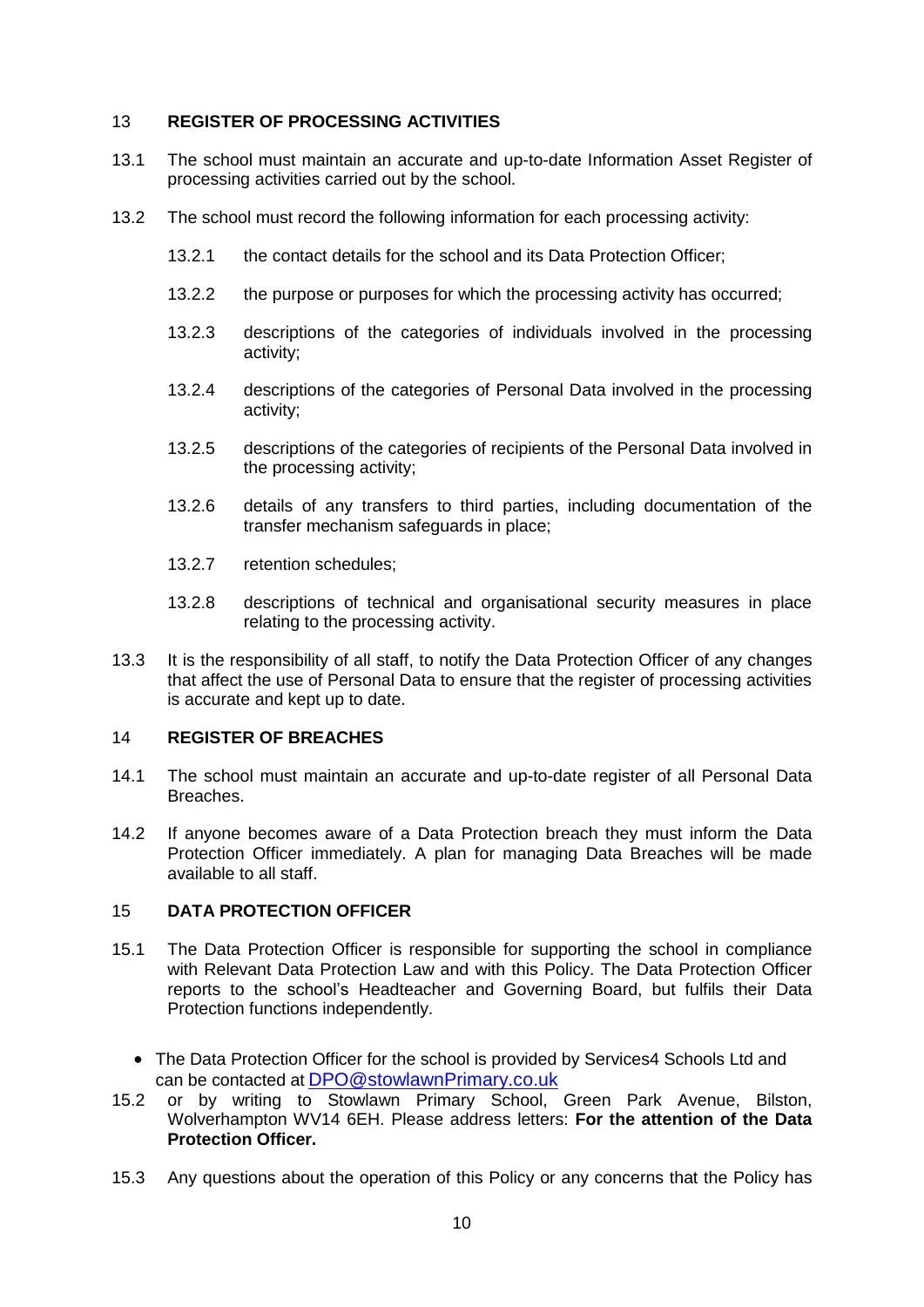not been followed should be referred in the first instance to the Data Protection Officer.

15.4 Where a Personal Data Breach has occurred, it will be for the Data Protection Officer to decide whether, under the circumstances and in accordance with Relevant Data Protection Law, the individual concerned must be informed of the breach.

#### <span id="page-12-0"></span>16 **USING DATA PROCESSORS**

- 16.1 The school retains the right to engage by written contract any person or organisation, who is not a member of school staff, to process Personal Data on our behalf.
- 16.2 Data Processors must:
	- 16.2.1 assist the school in upholding individuals' Data Protection rights;
	- 16.2.2 only act in accordance with the school's instructions and authorisation;
	- 16.2.3 maintain a written record of processing activities carried out on behalf of the school and provide this to the school within [a reasonable period] following request;
	- 16.2.4 notify the school of Personal Data Breaches without undue delay and maintain a register of breaches in accordance with Paragraph [13;](#page-11-0)
	- 16.2.5 comply at all times with the terms of any agreements with the school and with their responsibilities under Relevant Data Protection Law;
	- 16.2.6 satisfy the school, within a reasonable period following request, of their compliance with the provisions of Paragraph [12.4.4.](#page-9-2)

#### <span id="page-12-1"></span>17 **TRANSFERRING PERSONAL DATA TO A COUNTRY OUTSIDE THE EEA**

- 17.1 Individuals have particular rights with regard to transfers of their Personal Data outside the European Economic Area ('EEA'). Circumstances in which the school may need to transfer data outside the EEA might include use of IT services hosted overseas, arrangement and administration of school trips and cultural exchange projects.
- 17.2 Subject to the requirements in Paragraph [12.1](#page-9-3) above, Personal Data we hold may also be processed by staff operating outside the EEA who work for us or for one of our suppliers. Those staff may be engaged, among other things, in the processing of payment details and the provision of support services.
- 17.3 We may transfer any Personal Data we hold to a country outside the EEA provided that:
	- 17.3.1 the transfer to the country or countries in question is permitted by Relevant Data Protection Law; and
	- 17.3.2 any transfer to a country or countries outside the EEA is subject to the escalation procedure under Paragraph [17.4.](#page-12-2)
- <span id="page-12-2"></span>17.4 Before a transfer of Personal Data is made outside the EEA, the following safeguards must be provided to ensure that the rights of Data Subjects and effective legal remedies for Data Subjects are available: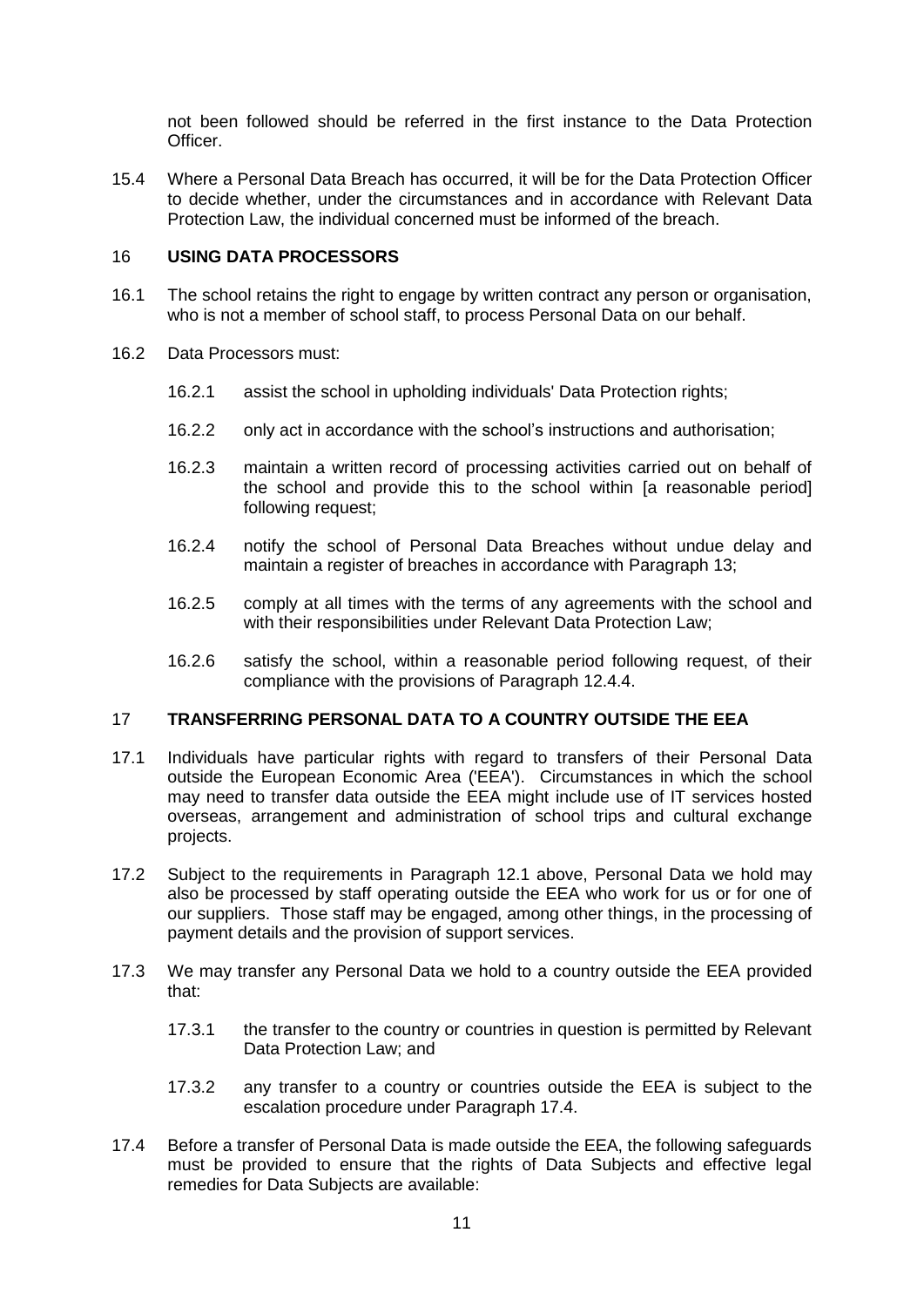- 17.4.1 confirmation by implementing act by the European Commission of the adequacy of the level of protection afforded by the relevant third country;
- 17.4.2 standard Data Protection Paragraphs adopted by the European Commission in accordance with Relevant Data Protection Law must be included in relevant documentation;
- 17.4.3 ensuring explicit consent is given by the Data Subject to the proposed transfer after having been informed of the possible risks of such transfer;
- 17.4.4 confirmation that the transfer is necessary for the conclusion or performance of a contract concluded in the interest of the Data Subject;
- 17.4.5 confirmation that the transfer is necessary for important reasons of public interest;
- 17.4.6 the Data Protection Officer must authorise the transfer.

### <span id="page-13-0"></span>18 **DISCLOSURE AND SHARING OF PERSONAL INFORMATION**

- 18.1 We may share Personal Data we hold with staff within the school.
- 18.2 We may also disclose Personal Data we hold to third parties:
	- 18.2.1 if we are under a duty to disclose or share an individual's Personal Data in order to comply with any legal obligation;
	- 18.2.2 in order to enforce or apply any contract with the individual or other agreements; or
	- 18.2.3 to protect our rights, property, or safety of our employees, customers, or others. This includes exchanging information with other companies and organisations for the purposes of child welfare and fraud protection.
- 18.3 We may also share Personal Data we hold with selected third parties for the purposes set out in the school's Information Asset Register.

#### <span id="page-13-1"></span>19 **REQUESTS FOR INFORMATION**

- 19.1 Requests for information may take the following forms:
	- 19.1.1 Requests for education records.
	- 19.1.2 Freedom of information requests.
	- 19.1.3 Subject access requests.
- 19.2 Where a person with parental responsibility requests information about a child's educational records, then advice should be sought from the Data Protection Officer.
- 19.3 If a person makes a request for information under the Freedom of Information Act, then the information should usually be provided unless there are some specific concerns about disclosing the information. Common concerns in the school context may be that information relates to other people, is confidential or legally privileged. If a freedom of information request is made and there are any concerns about disclosing information, then the Data Protection Officer should be contacted.